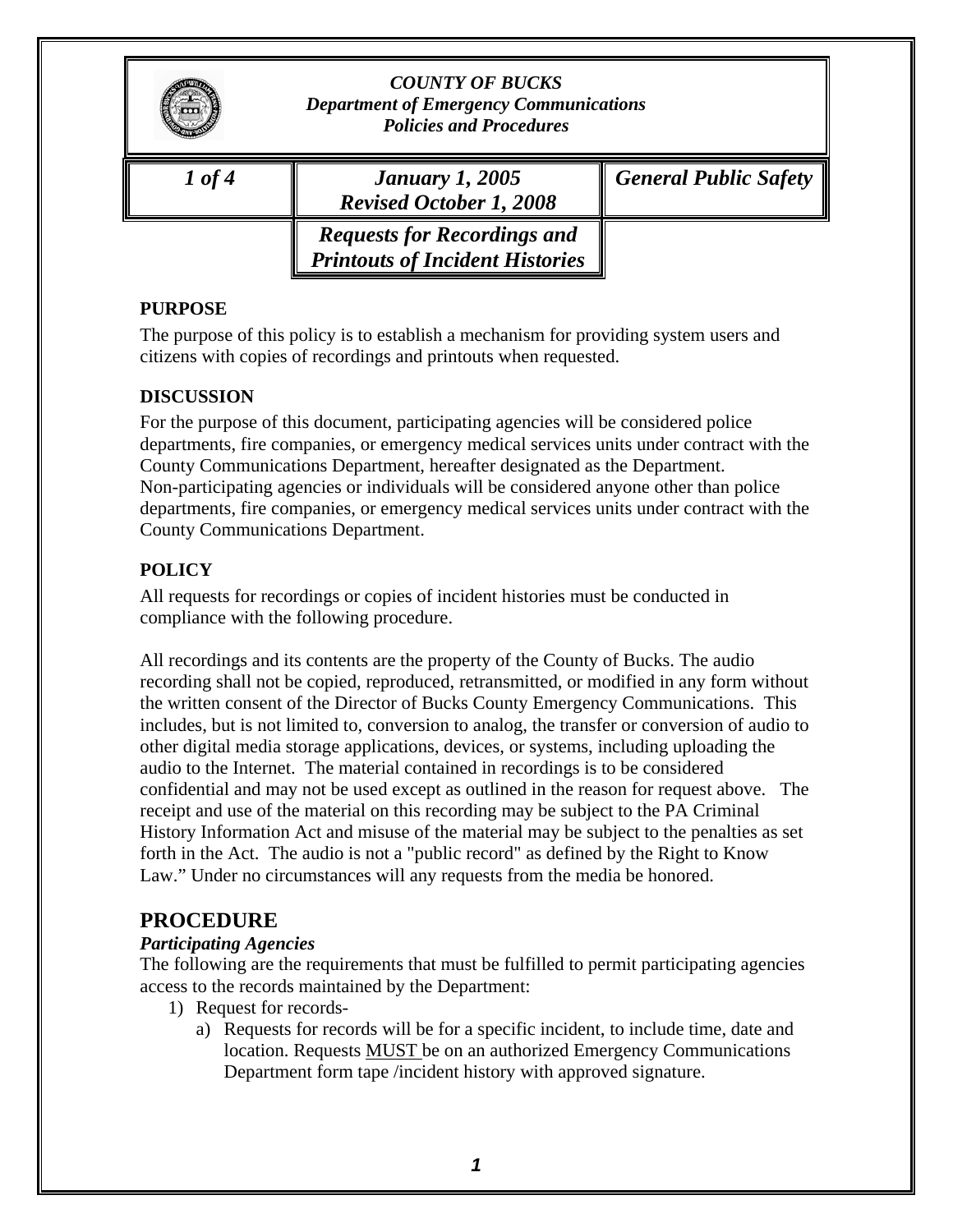|                                            | <b>January 1, 2005</b><br><b>Revised October 1, 2008</b>                                                                                                                                                                                                                                                                                                                                                                                                                                                                                                                                                                                                                                                                                                                                                                                                                                                                                                                                                                                                                                                                                                                                                                                    | <b>General Public Safety</b>                                                     |
|--------------------------------------------|---------------------------------------------------------------------------------------------------------------------------------------------------------------------------------------------------------------------------------------------------------------------------------------------------------------------------------------------------------------------------------------------------------------------------------------------------------------------------------------------------------------------------------------------------------------------------------------------------------------------------------------------------------------------------------------------------------------------------------------------------------------------------------------------------------------------------------------------------------------------------------------------------------------------------------------------------------------------------------------------------------------------------------------------------------------------------------------------------------------------------------------------------------------------------------------------------------------------------------------------|----------------------------------------------------------------------------------|
|                                            | <b>Requests for Recordings and</b><br><b>Printouts of Incident Histories</b>                                                                                                                                                                                                                                                                                                                                                                                                                                                                                                                                                                                                                                                                                                                                                                                                                                                                                                                                                                                                                                                                                                                                                                |                                                                                  |
| C)                                         | b) Requests for records will be accepted only from the Chief of the police, fire or<br>EMS department or one designee. Authorized personnel will be limited to two<br>per agency prior to requests<br>Requests for recordings or printouts of incident histories are permitted only                                                                                                                                                                                                                                                                                                                                                                                                                                                                                                                                                                                                                                                                                                                                                                                                                                                                                                                                                         |                                                                                  |
| 2) Recordings-                             | for the agency in charge of the incident from each emergency services entity.                                                                                                                                                                                                                                                                                                                                                                                                                                                                                                                                                                                                                                                                                                                                                                                                                                                                                                                                                                                                                                                                                                                                                               |                                                                                  |
| a)<br>b)<br>$\mathbf{d}$<br>e)<br>f)<br>g) | All voice recordings are retained for one year.<br>All requests for recordings are logged at the Emergency Communications<br>Center, and any releases without a written consent from the Emergency<br>Communications Department will result in the immediate suspension of<br>access to future recordings.<br>c) All copies of recording are for investigative or training purposes only.<br>All recordings will be made using the voice activation (time compression)<br>method unless otherwise specified.<br>All master recordings will remain the property of the Department of<br>Emergency Communication. Security of recorded copies supplied to<br>participating agencies is the sole responsibility of that agency.<br>Copies of recordings/records will not be supplied in cases where<br>complaints/accusations are made against the Department or its employees.<br>The Department will continue to use the recordings in course of conducting<br>investigations resulting from official letters of complaint. The results of these<br>investigations will be made known to the complainant agency. The fact that<br>disciplinary action (if any) was taken may be disclosed, but the specific<br>disciplinary action will not. |                                                                                  |
|                                            | h) Any complainant agency may review the recordings described in 2e above, at<br>the Communications Center weekdays $0800 - 1700$ hours at a mutually<br>agreeable time with the Department.                                                                                                                                                                                                                                                                                                                                                                                                                                                                                                                                                                                                                                                                                                                                                                                                                                                                                                                                                                                                                                                |                                                                                  |
| 3) Exceptions-                             |                                                                                                                                                                                                                                                                                                                                                                                                                                                                                                                                                                                                                                                                                                                                                                                                                                                                                                                                                                                                                                                                                                                                                                                                                                             | a) The Department Director or designee will address exceptions to this policy on |

Emergency Communications Department formtape /incident history r.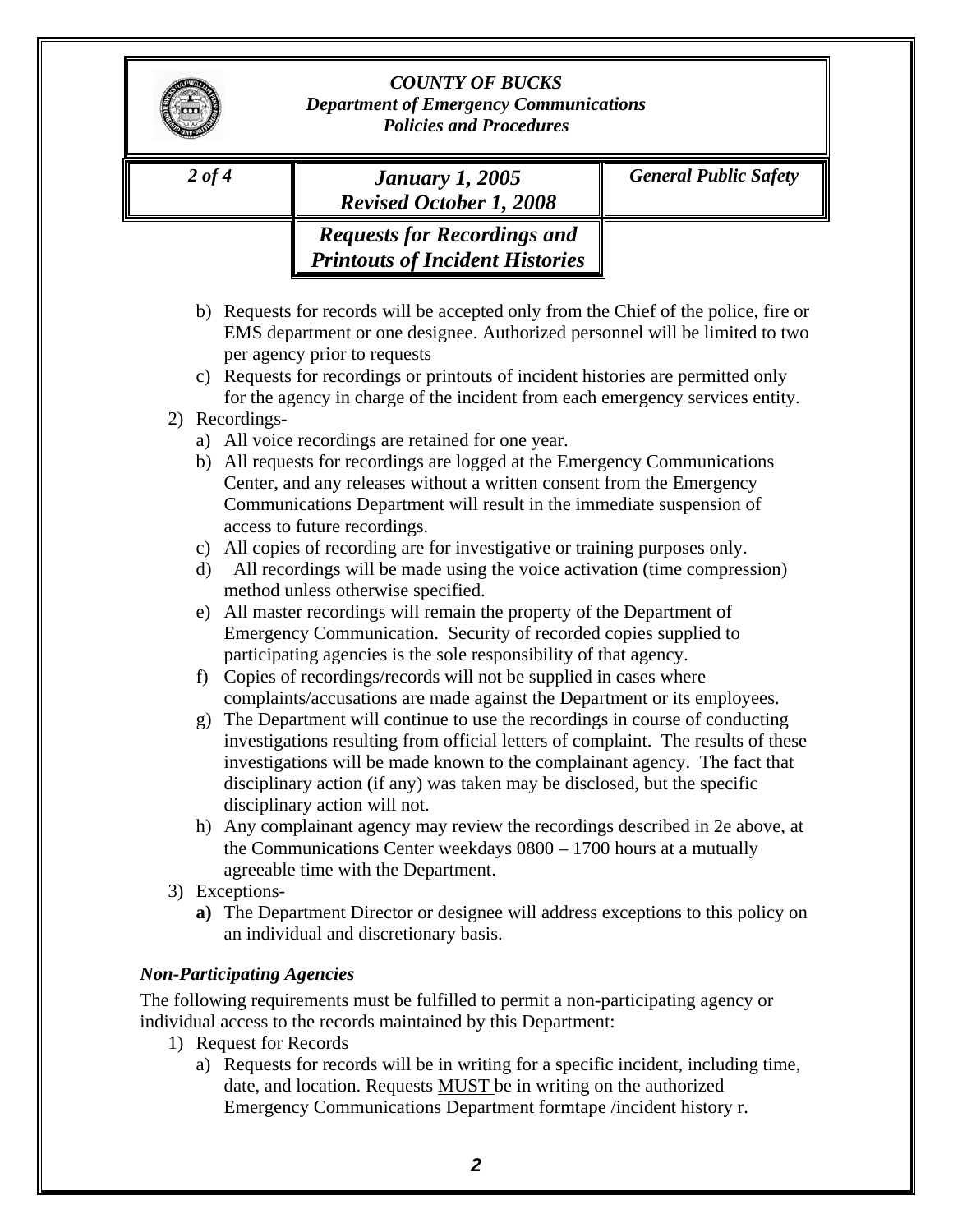| $3$ of $4$                | <b>January 1, 2005</b><br><b>Revised October 1, 2008</b>                                                                                                                                                                                                                                                                                                                                                                                                                                                                                                                                                                                                                                                                                                                                                                                                                                                                                                                                                                                                                                                                                                                                                                                                                                   | <b>General Public Safety</b> |
|---------------------------|--------------------------------------------------------------------------------------------------------------------------------------------------------------------------------------------------------------------------------------------------------------------------------------------------------------------------------------------------------------------------------------------------------------------------------------------------------------------------------------------------------------------------------------------------------------------------------------------------------------------------------------------------------------------------------------------------------------------------------------------------------------------------------------------------------------------------------------------------------------------------------------------------------------------------------------------------------------------------------------------------------------------------------------------------------------------------------------------------------------------------------------------------------------------------------------------------------------------------------------------------------------------------------------------|------------------------------|
|                           | <b>Requests for Recordings and</b><br><b>Printouts of Incident Histories</b>                                                                                                                                                                                                                                                                                                                                                                                                                                                                                                                                                                                                                                                                                                                                                                                                                                                                                                                                                                                                                                                                                                                                                                                                               |                              |
| 2) Recordings             | b) No record will be provided or disclosed, transcriptions allowed or playbacks<br>permitted without a court order. The court order must be signed by a<br>Commonwealth Court or Federal Court Judge for the release of records.<br>c) Printouts - CAD (computer-aided-dispatch) incident records will be available<br>based on the following fee schedule:<br>(1) Current records $= $50.00/$ incident<br>(2) Back dated records $= $50.00/$ incident<br>a) All voice recordings will be retained for one year.<br>b) All recordings will physically remain in the Operations' area of this                                                                                                                                                                                                                                                                                                                                                                                                                                                                                                                                                                                                                                                                                               |                              |
|                           | Department or other secure area under the control of the Department.                                                                                                                                                                                                                                                                                                                                                                                                                                                                                                                                                                                                                                                                                                                                                                                                                                                                                                                                                                                                                                                                                                                                                                                                                       |                              |
| Recording playbacks<br>3) | a) The following procedures and fees schedule will apply to all recording<br>playbacks for non-participating agencies and individuals:<br>(1) A copy of the audio transmissions requested will be supplied.<br>(2) It is extremely important for the requesting party to supply this<br>Department with exact details of what recorded information is needed.<br>Failure to specify will result in delays based on the priorities of other<br>This Department does not provide written transcripts of<br>requests.<br>audio files.<br>(3) The minimum fee is \$100.00. This fee includes set up and the first<br>hour that the playback equipment is in use.<br>(4) An additional fee of \$100.00 will be imposed for every hour or<br>fraction there after that the playback continues beyond and the initial<br>period.<br>(5) All recordings will be made using the voice activation (time<br>compression) method. The above fees are predicated in the recording<br>playback and playback equipment being used in the Department.<br>(6) All checks are to be made payable to "Bucks County<br>Commissioners". Please supply check or money order. Credit cards or<br>cash will not be accepted.<br>(7) A receipt will be issued for all payments to the Communications<br>Department. |                              |